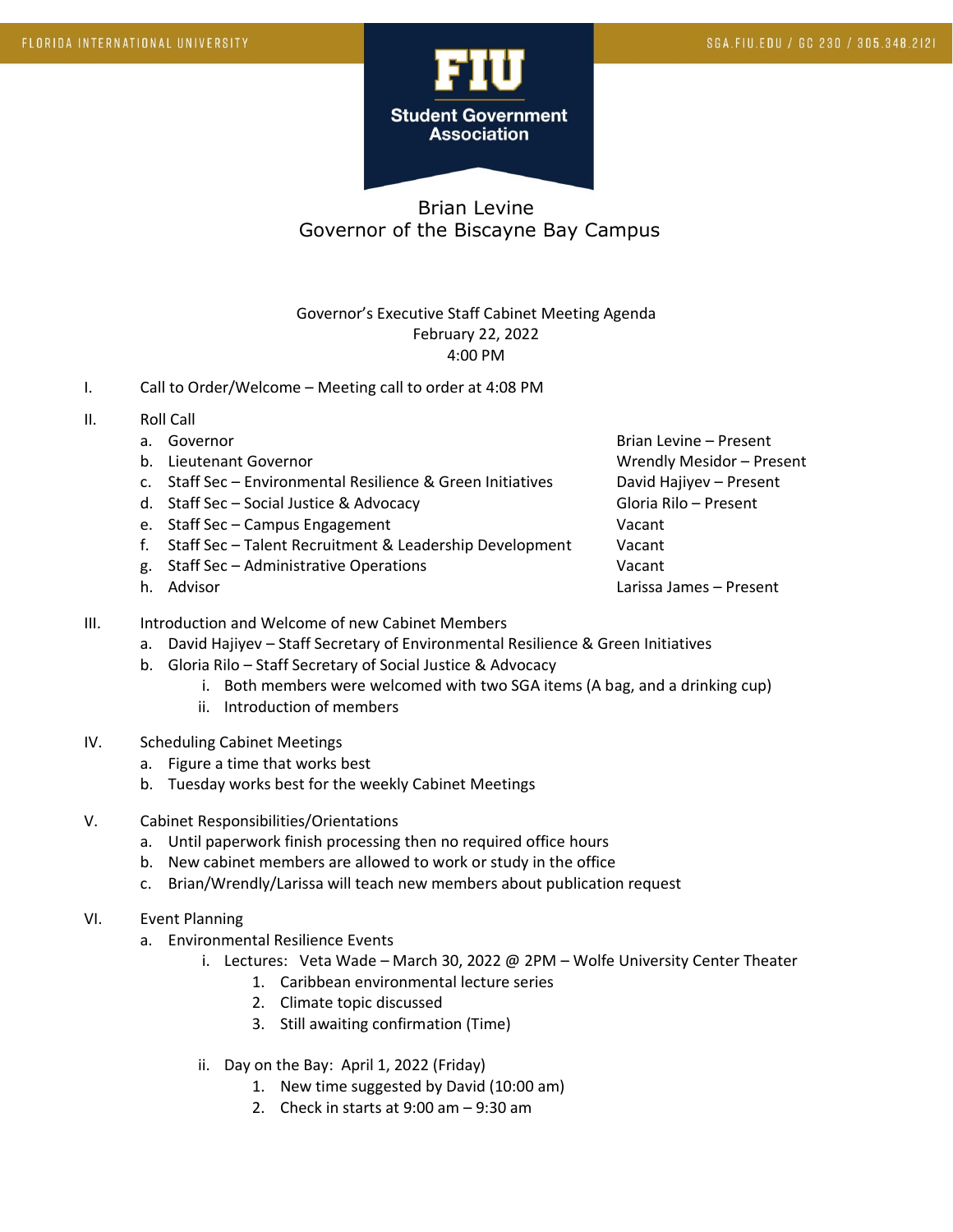

## Brian Levine Governor of the Biscayne Bay Campus

- 3. Larissa will create go link
- 4. Release forms are being worked on
- 5. Create graphic request before spring break
- 6. Kayaking option discussed
- b. Campus Engagement Events Wrendly is in charge of all campus engagement activities.
	- i. Networking Events at FIU Bistro: 3/16 Lunch; 3/30 Dinner
		- 1. Wrendly will reach out to SGA members to participate (6 members needed)
		- 2. Graphic is ready to go
		- 3. \$10/person average, but free to all students
		- 4. Table hopping idea is discussed as plan B or PowerPoint as plan C
		- 5. Lunch starts 11 am and Dinner starts at 6 pm on respective dates
- c. Social Justice & Advocacy Events
	- i. Event Ideas
		- 1. Possible collaboration with women's center for women history month event
		- 2. Possible collaboration with culinary professors on diversity event
		- 3. Speaker presentation
		- 4. Possible women history them discussion at mixer
- d. BBC Student Roundtables with Dr. DeSantis
	- i. March 8, 2022 @ 12:00-1:30 (Location WUC 159)
	- ii. March 17, 2022 @ 5:00-6:30 (Location WUC 159)
		- 1. Start marketing as soon as possible
		- 2. Students feedback is required for better campus experience
		- 3. Larissa finished graphic
		- 4. Free lunch will be provided and networking opportunities

#### VII. Reports/Updates/Planning

- a. Lieutenant Governor Wrendly Mesidor
	- i. Plan on promoting SGA Mixer and Student Roundtable
	- ii. Invited senator Boris and gave an office tour/possible assist at mixer
	- iii. Plan on promoting more student engagement on campus/more tabling option
	- iv. Will be participating with FIU Police for an Active Shooting event on March  $1<sup>st</sup>$
- b. Staff Secretary David Hajiyev No report
- c. Staff Secretary Gloria Rilo